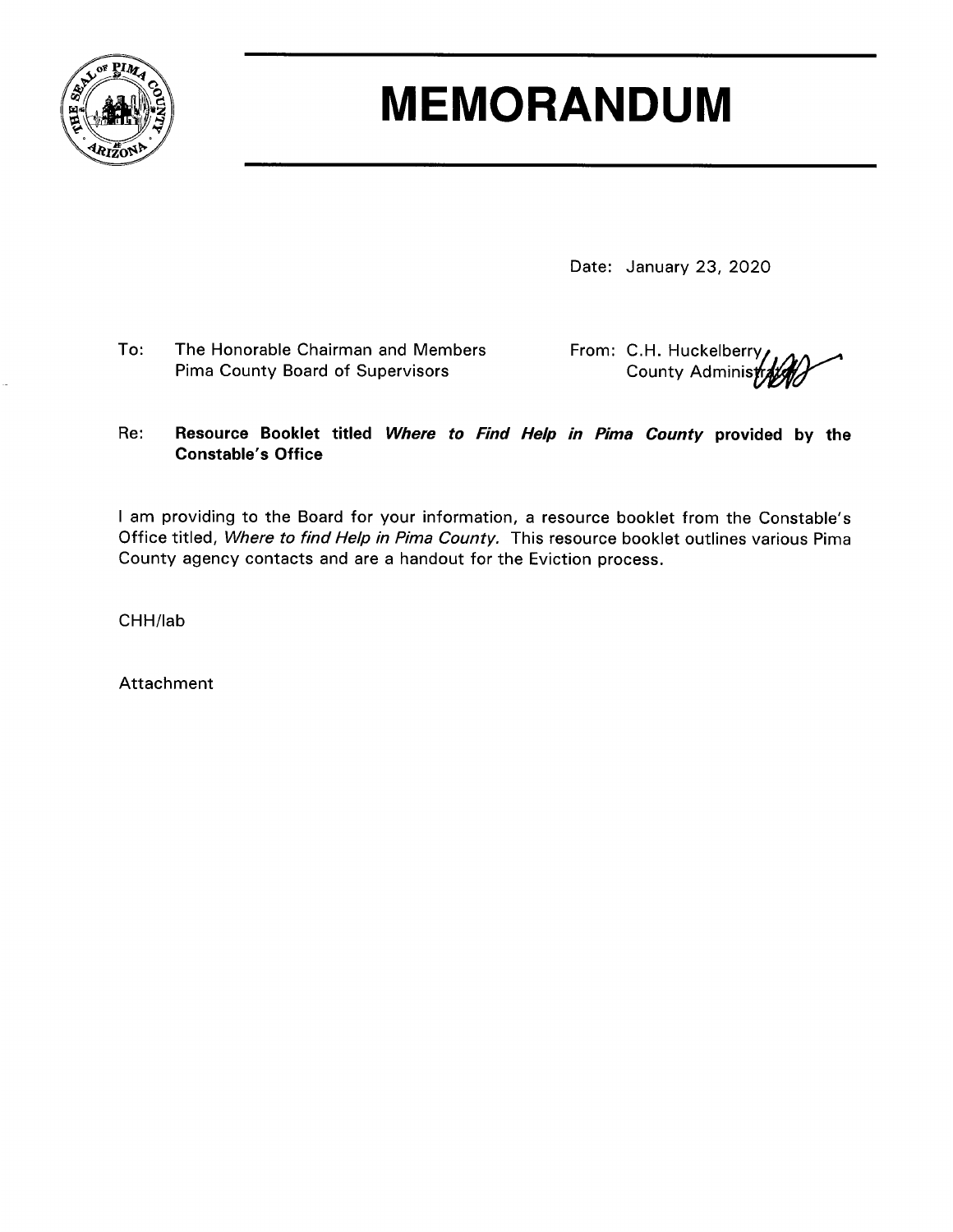# **WHERE TO FIND HELP IN PIMA COUNTY**

**A COUNTY** 

 $\overline{\text{C}}$ **ONSTABLE** 

 $\left( \frac{1}{2} \right)$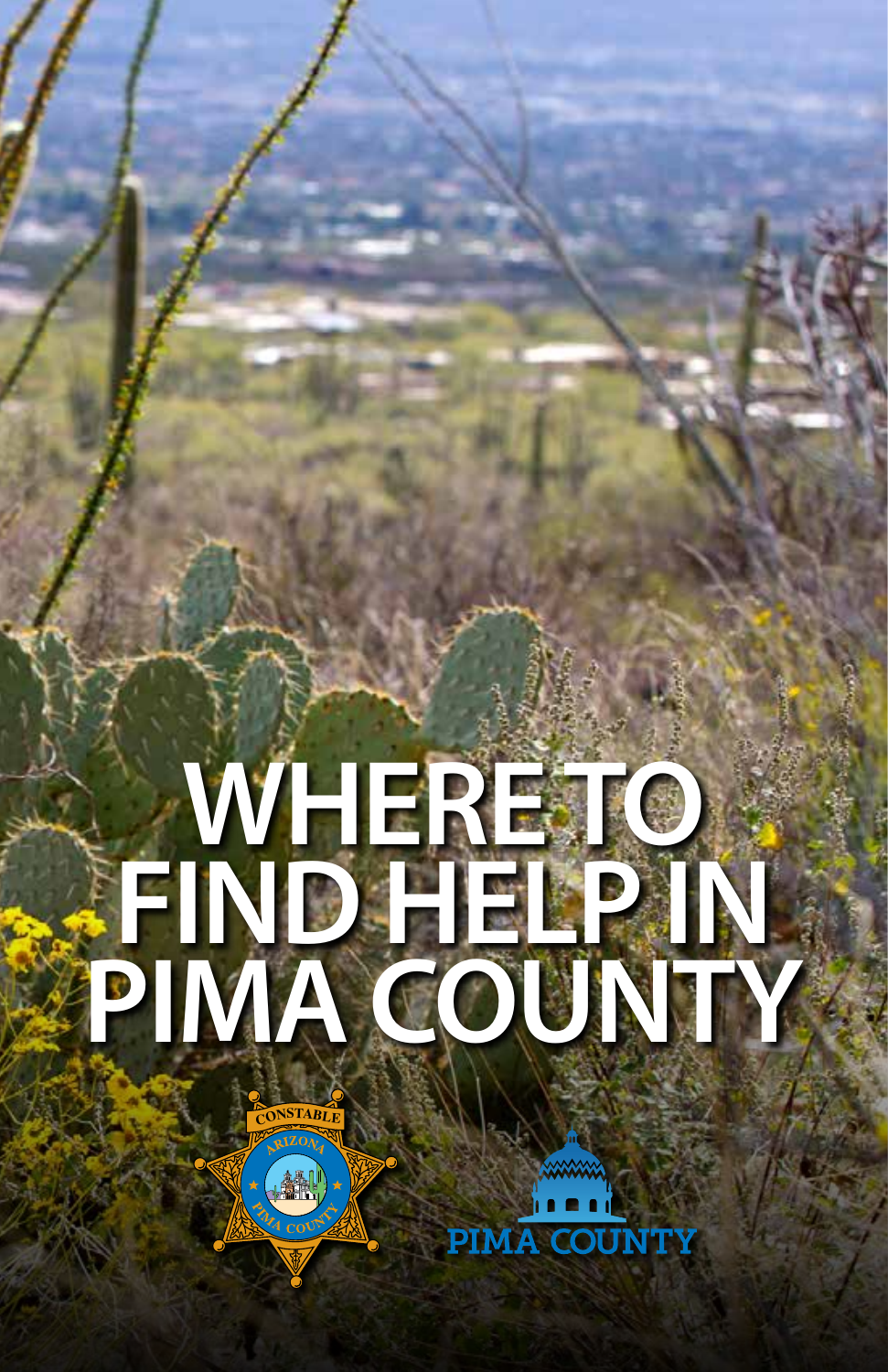## WHERE TO GO FOR HELP

If you need assistance that is not offered in this booklet, please contact Community Information and Referral at 800-352-3792, or 2-1-1. Si necesita asistencia que no se encuentra en este libro, puede contactar a Servicios de Información y Referencia al 800-352-3792 ó marque 2-1-1.

Resources are listed alphabetically. Call first for hours and eligibility information. For website information, go to http://pima.gov/EndingPoverty

## INDEX

| . PIMA COUNTY EMERGENCY SERVICES NETWORK AGENCIES |  |
|---------------------------------------------------|--|
|                                                   |  |
|                                                   |  |
|                                                   |  |

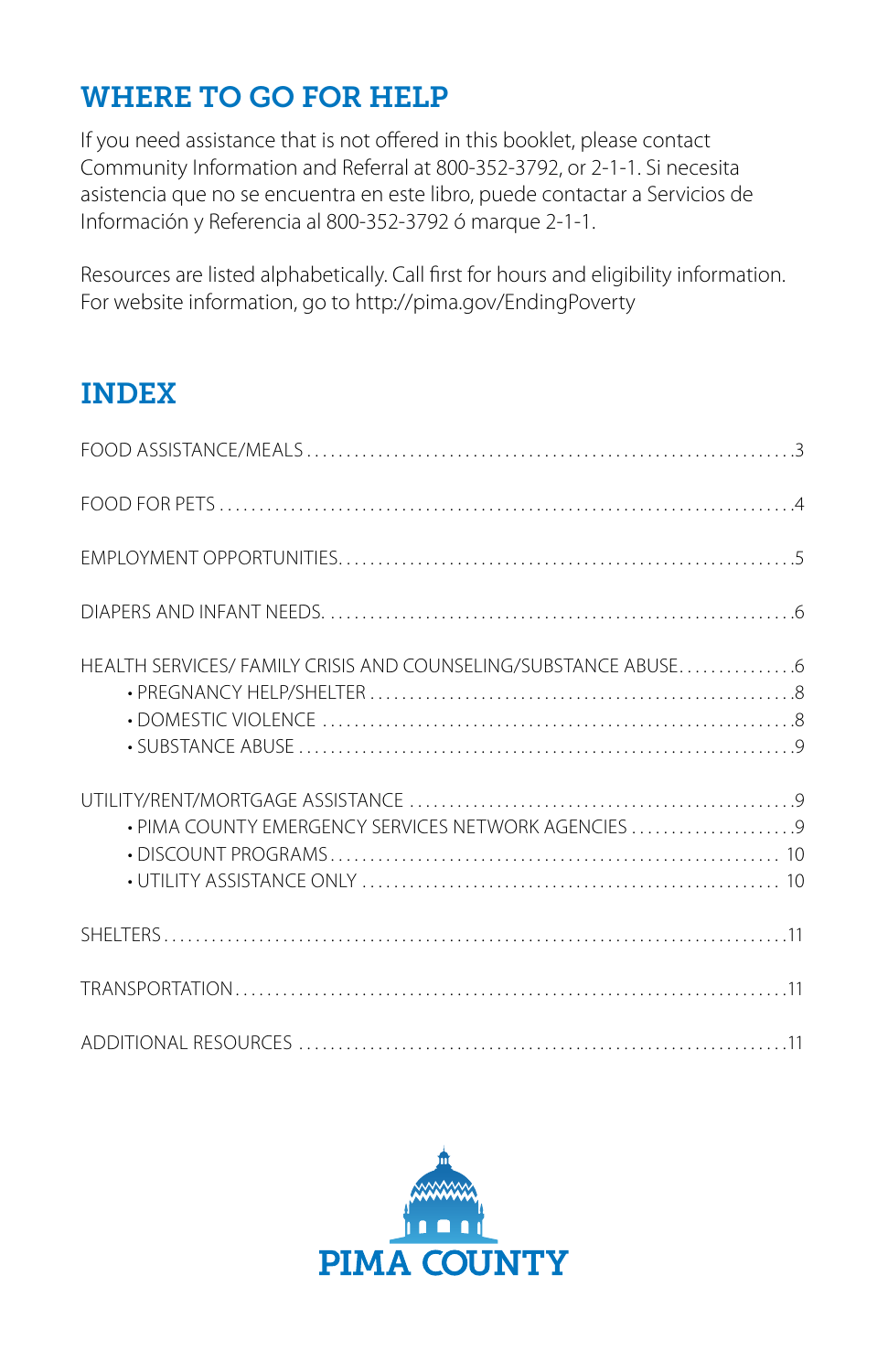## FOOD ASSISTANCE/MEALS

Information and Referral Services 2-1-1 Arizona Referral Services for help with food, rent and utilities.

**Casa Maria Soup Kitchen** 520-624-0312 • 352 E. 25th St. Open every day of the year, 8:30-11:30 a.m., except Thanksgiving and Christmas.

#### **Catholic Community Services of Southern Arizona Meals on Wheels**

520-624-1562 • 5009 E. 29th Street

#### **Community Food Bank** 520-622-0525 • 3003 S. Country Club

Tues - Thurs 9 a.m. – 4:30 p.m. Food boxes for any low-income person. Distribution sites at main center above as well as throughout Pima County and southern Arizona. Many other programs as well. See website for listings.

**Department of Economic Security-SNAP** 520-638-2270 • 316 W. Fort Lowell Road and 1455 S. Alvernon Way • Pre-registration call 800-221-5689 SNAP Emergency Food Assistance Program.

Families can receive monthly food stamps under the SNAP program if they are at or below 130% of poverty. Call the number above to enroll. People can also receive Emergency Food Assistance if at 185% of poverty or lower. There are distribution sites throughout Tucson and Pima County.

**Department of Economic Security Ombudsman** 866-362-2837 Help resolving issues of concern when receiving or attempting to receive benefits and services from the Department.

**Gospel Rescue Mission - Community Ministries** 520-740-1501 • 338 W. 28th Street A food box every month plus other resources like baby supplies and personal hygiene.

**Impact of Southern Arizona** 520-825-0009 • 15930 N. Oracle Road Food boxes, baby formula, toiletries and more. Also lunch for seniors at their center or delivered to a home.

**Interfaith Community Services** 520-297-6049 • 2820 W. Ina Road and 8701 E. Old Spanish Trail. Call for information for food boxes and emergency financial assistance.

**Living Faith Center** 520-722-2217 • 4108 E. North Street Food Box Distribution-Thursdays 1 – 5 p.m. • Dinner served Thursdays 5:30 p.m. Diaper distribution-Thursdays noon – 2 p.m.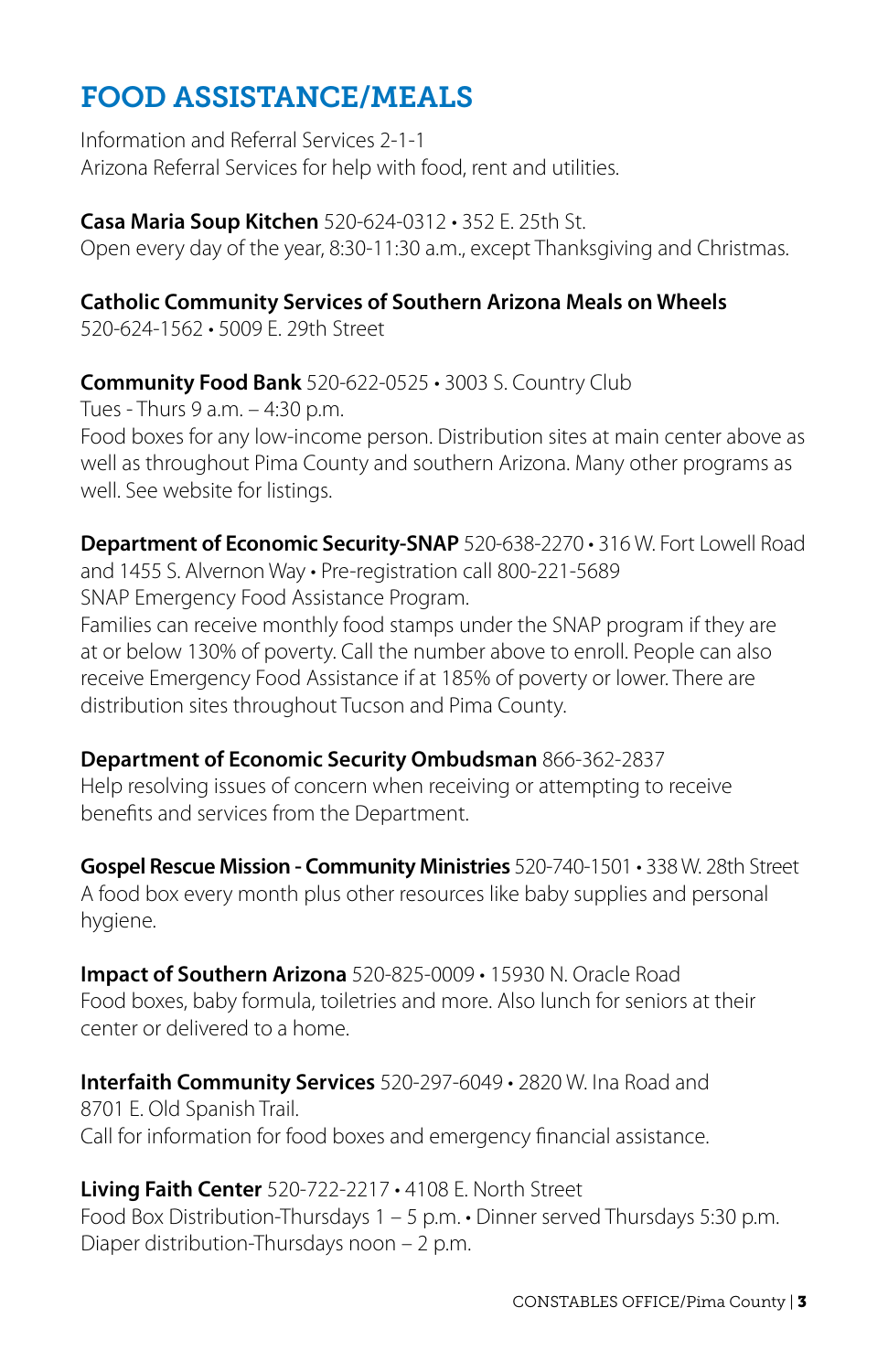**Mobile Meals of Tucson** 520-622-1600 • 4803 E. 5th Street, Suite 209 Delivers healthy meals to homebound adults in Tucson, Sahuarita and Green Valley. Can also deliver adult diapers and pet food.

**Northminster Presbyterian Church** 520-327-7121 • 2450 E. Fort Lowell Road Meals-Mondays 5:30 p.m.

**Pima Council on Aging** 520-790-7262 • 8467 E. Broadway Blvd.

Mon-Fri 8:30 a.m. – 5 p.m. Free daily meals delivered to homebound people 60 or older or people with disabilities.

**Salvation Army** 520-795-9671 • 1002 N. Main Ave. and 218 E. Prince Road • 520-888-1299 Food distribution is Monday to Thursday, 9 a.m.-noon. Family dinner is Thursdays at 5:30 p.m.

**Sister Jose's House** 520-909-3905 • 1050 S. Park Ave. Breakfast and lunch for women in a pet-friendly center. Clothing bank.

**Social Services** 520-792-1111 • Open 24 hours, 7 days a week-Meals. Hospitality House-food boxes, case management, medical assistance, employment services, and life skills.

**Tucson Urban League** 520-791-9522 • 3425 E. Grant Road, No. 101 Mon – Fri 8 a.m. – 5 p.m. • Short term assistance, food boxes.

**Youth on Their Own** 520-293-1136 • 1660 N. Alvernon Way Mon-Fri 9 a.m. – 5 p.m. and Sat 10 a.m. – 2 p.m. • www.cfbfoodbox.org For qualifying students, provides free basic needs items such as food, clothing, hygiene items, household goods, and school supplies.

**Z Mansion** 520-907-9057 • 288 N. Church Ave. • Sundays 9:30-11:30 a.m. Free Sunday brunch, hot food to go, sack lunches.

## FOOD FOR PETS

These organizations provide help with pet food:

**Pima Animal Care Center** 520-724-5900 • 4000 N. Silverbell Road

**Humane Society of Southern Arizona** 520-327-6088 • 635 W. Roger Road

**Hermitage Cat Shelter** 520-571-7839 • 5278 E. 21st St.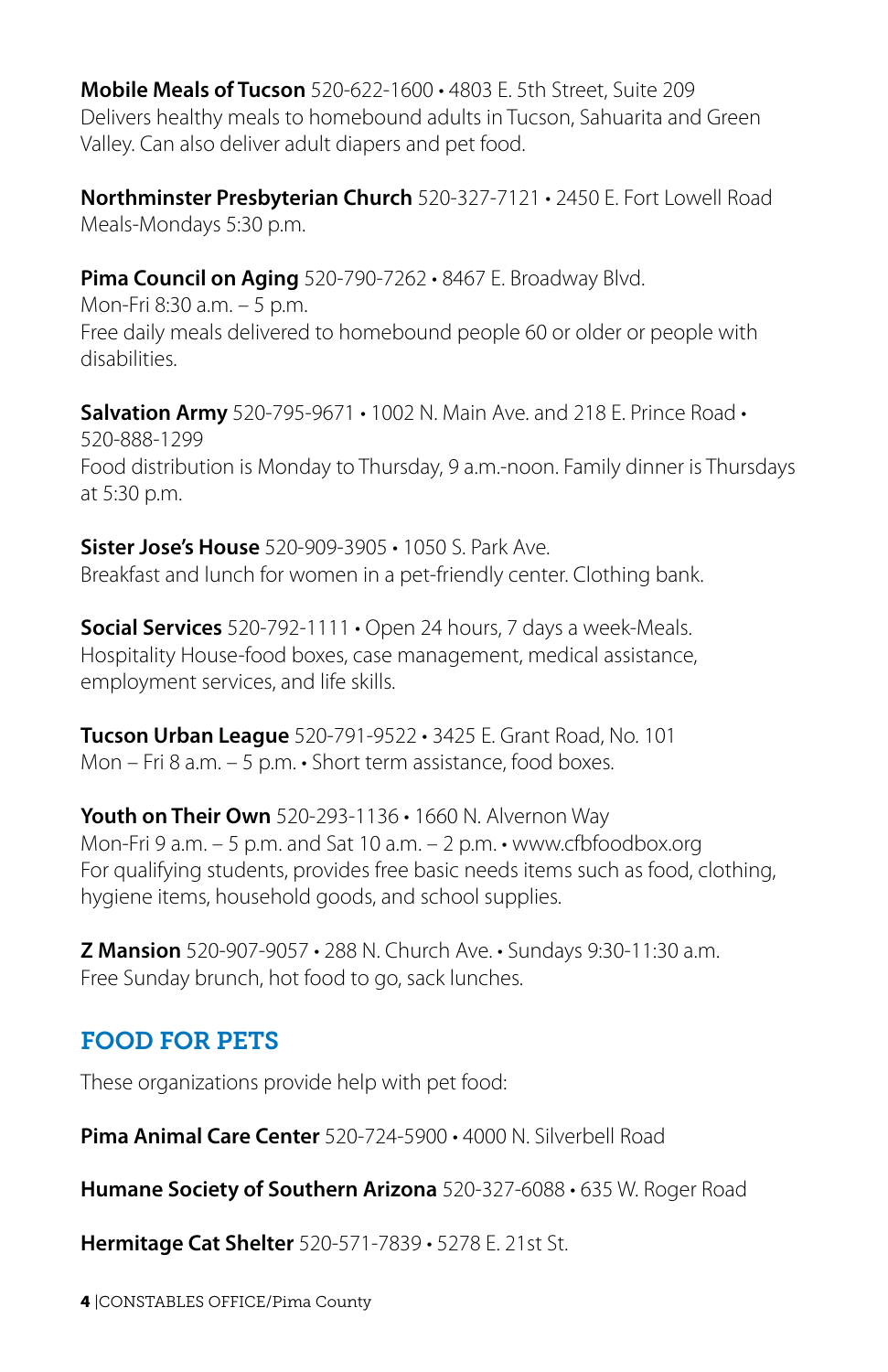## EMPLOYMENT OPPORTUNITIES

#### **Beacon Group** 520-622-4874 • 308 W. Glenn Street

- **Vocational Employment Training-Work Adjustment** 520-622-4874
- **Ticket to Work Program** 520-917-1787 Services for adults (17 and older) with disabilities-eligibility required.

#### **Blake Foundation SAGE** 520-622-3933 • 332 S. Convent Ave.

Employment services for adults with development disabilities.

#### **Department of Economic Security Employment Services** 520-638-2230

316 W. Fort Lowell Road • Mon- Fri 8 a.m. – 5 p.m.

**Goodwill Industries of Southern Arizona** 520-623-5174

Job Connection Centers.

#### **Fred G. Acosta Job Corps Center** 800-733-5627 or 520-792-3015

901 S. Campbell Ave. • 7:30 a.m. – 4:30 p.m. • Income eligibility services for ages 16 – 24 Includes residential quarters, academic education, high school diploma or GED preparation. Medical, dental, childcare allotment and counseling included.

#### **Job Path** 520-324-0402

Call for orientation schedule. Classes to upgrade employment skills.

#### **Pima Community College - Adult Basic Education Student Services** 520-206-7330

Downtown Campus, 1255 N. Stone Ave. • AH Building, Room 130

#### **Pima County One-Stop Career Centers**

- **Kino Service Center** 520-724-7700 2797 E. Ajo Way Serves dislocated workers.
- **Kino Veterans' Workforce Center** 520-724-2646 2801 E. Ajo Way Serves military veterans
- **Rio Nuevo Service Center** 520-724-7650 340 N. Commerce Park Loop • Tortolita Building • Serves unemployed adults.
- **Youth Employment Center** 520-724-9649 320 N. Commerce Park Loop • Sentinel Building • Serves youth 14-24.

**Primavera Works** 520-882-9668 • 325 S. Euclid. Suite 101 and 151 W. 40th Street 7 a.m. – noon and 1– 4 p.m. Assistance for unemployed and underemployed adults.

#### **Salvation Army Hospitality House** 520-622-5411 • 1002 N. Main Ave.

#### **Tucson Urban League** 520-791-9522

Vocational and youth job training opportunities.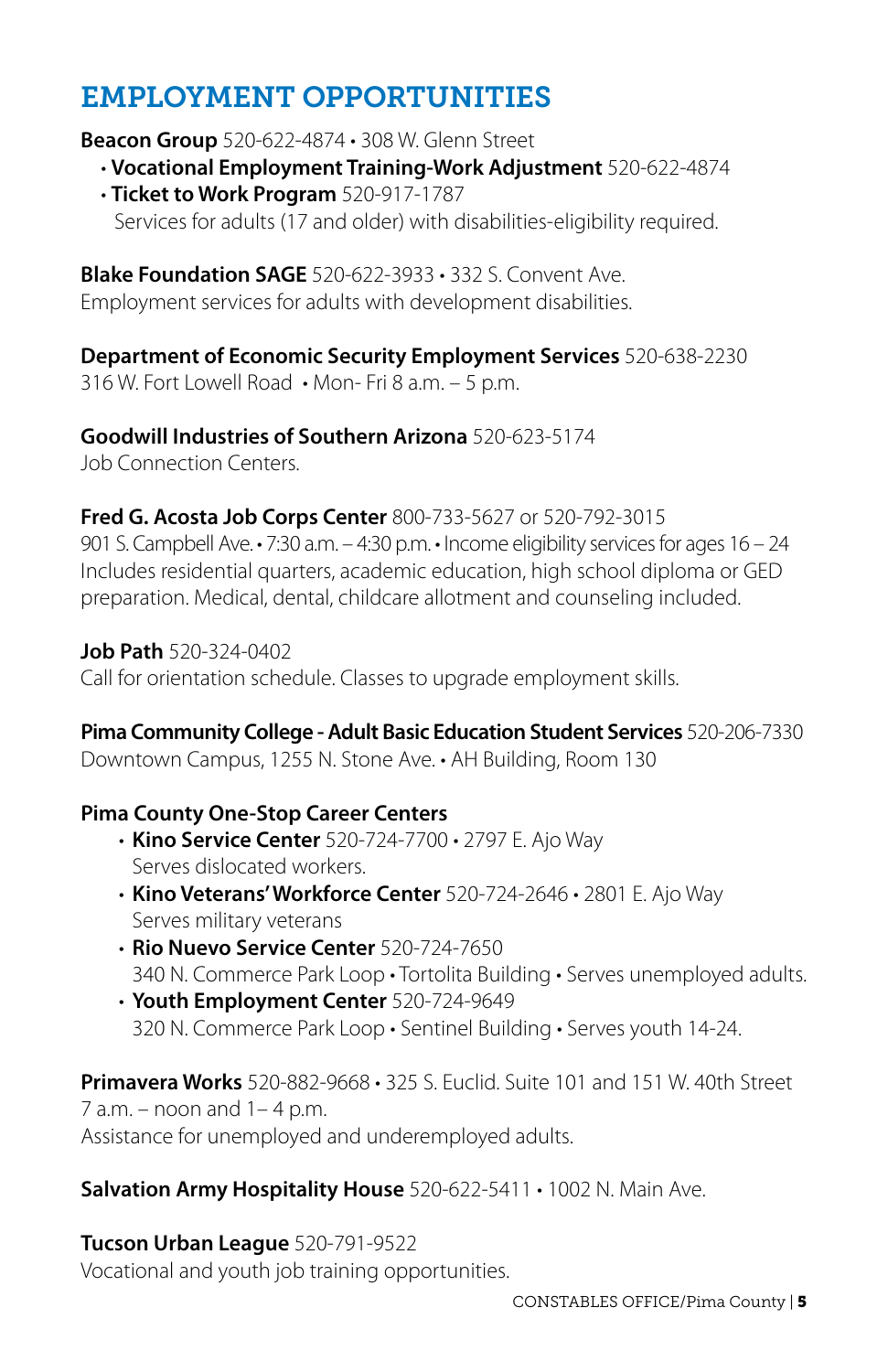## DIAPERS AND INFANT NEEDS

**Casa de Los Niños** 520-624-5600 • 1120 N. 5th Ave.

**Diaper Bank of Southern Arizona** 520-325-1400 • 1050 South Plumer Ave. More than 50 distribution sites or apply online for one week a month of free diapers.

**New Life Pregnancy Center** 520-795-7541 • 1779 N. Alvernon Way

**Pima County WIC Program** 520-724-7777 • Mon-Fri 8 a.m. – 5 p.m. Food, diapers, and wellness program.

**Reachout Women's Center** 520-321-4300 • 2648 N. Campbell Ave. Pregnancy testing, ultrasounds, materials assistance, referrals and peer counseling.

## HEALTH SERVICES/FAMILY CRISIS AND COUNSELING/SUBSTANCE ABUSE

**Adult Protective Service**s 520-872-9000 • 1455 S. Alvernon Mon-Fri 8 a.m. – 5 p.m.

#### **Arizona Lions Vision Center** 520-777-7334

At Community Food Bank – 3003 S. Country Club Road, Suite 214 Wed 8 a.m. - 4 p.m. Thurs 9 a.m. - 4 p.m.

#### **CODAC Substance Use Disorder Referrals Line** 520-202-1786

Available 24 hours a day, 7 days a week

#### **Community Wide Crisis Line**

24 hours a day, 7 days a week, 365 days a year 520-622-6000 or 1-866-495-6735 (TDD/TTY: 1-877-613-2076) (for medical, police and fire emergency situations, always call 911) Department of Economic Security-Assistance and Medical Eligibility 520-638-2270 Arizona Health Care Cost Containment System (AHCCCS) Nursing Level of Care.

**Crisis Text Line:** Text TALK to 520-741741 Available 24 hours a day, 7 days a week to talk to a counselor

#### **La Frontera**

- **• Sonora House** 520-624-5518 2940 N. Flowing Wells For Adults with a serious mental illness who are homeless or nearly homeless. Provides assistance obtaining: GA, SSI, bus passes and health care. La Frontera - Residential Services 520-838-3804
- 6 |CONSTABLES OFFICE/Pima County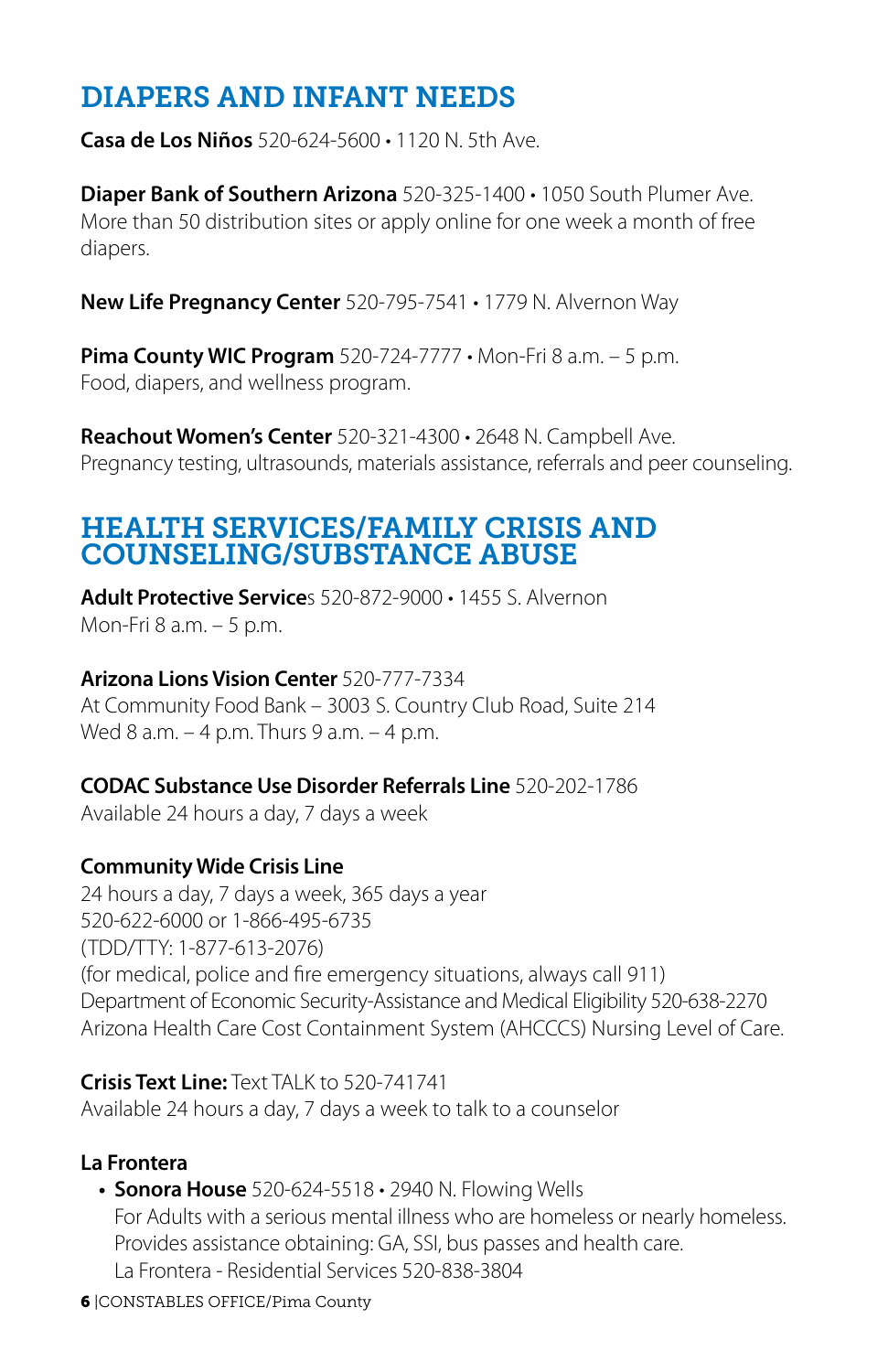- **• Casa Alegre** 520-622-5805 1441 S. No Le Hace
- **• Thornydale Ranch** 520-572-9320 10841 N. Thornydale Road

#### **Medicare Cost Sharing A & B** 520-205-8600

Medical Assist/Long Term AHCCCS Home Services. Nursing Home Assisted Living. Arizona Health Care Cost Containment System Eligible. (Verification) Intake: call, write, web or visit any Department of Economic Security site. Provides: Low or No Cost Medical Benefits. Children & Adults on Low Income 520-628-6810 • 316 W. Ft. Lowell Road Mon-Fri 8 a.m. – 5 p.m. (Office) Daily 24 Hrs.

#### **National Suicide Prevention Lifeline** 1-800-273-8255

#### **Need to Talk?**

Warm Line, Peer Recovery Non-Emergency Support by Hope, Inc. 8 a.m. – 10 p.m., 7 days a week 520-770-9909 or 1-877-770-9912

**Our Family Services** 520-323-1708 • 3830 E. Bellevue Street Mon-Fri 9 a.m. – 5 p.m. 2 year program will help children with Mother or Dad or Families to relocate.

**Pima Community Access Program** 520-309-2920 • 2501 E. Elm Street Discounted medical services program at 4 local clinics.

#### **Pima Council on Aging Caregiver Services** 520-790-7262

Assistance for Caregivers-Services for Age 60 +

#### **Pima Helpline**

www.pimahelpline.org Pima County Community-driven and Community-made Online Resources

#### **SAMHSA** 1-800-662-HELP (4357)

National Substance Use and Disorder Referral and Treatment Hotline

#### **Veterans Crisis Line** 1-800-273-TALK (8255)

24-hour confidential treatment and referral information about mental and/or substance use disorders, prevention, and recovery in English and Spanish.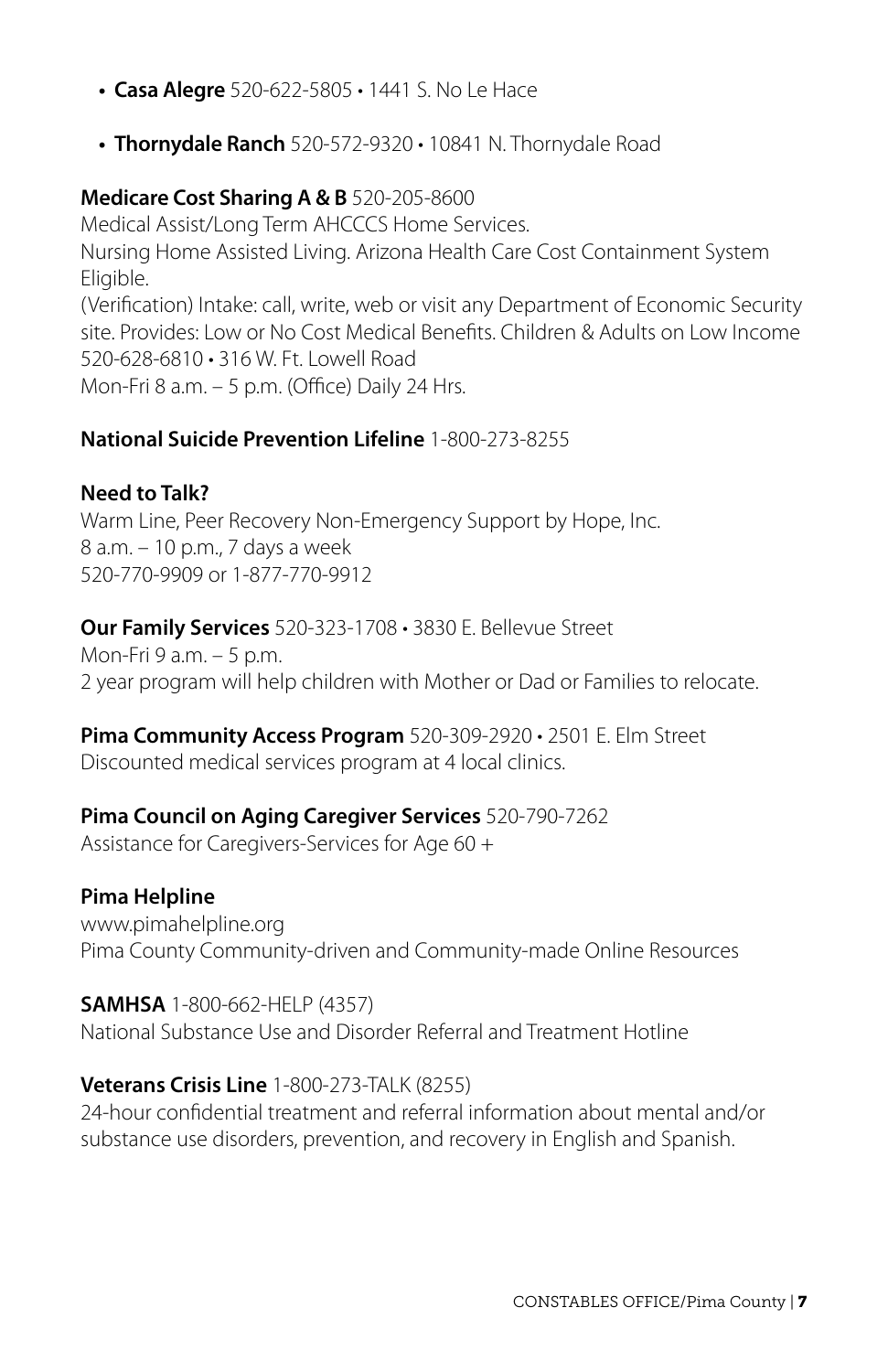## **Pregnancy Help/Shelter**

**Catholic Community Services of Southern Arizona** 520-623-0344

140 W. Speedway Blvd., Suite 130

**El Rio Health Center** 520-670-3909 Multiple health services

#### **Hands of Hope of Tucson Pregnancy Center** 520-622-5774

**Merilac Lodge** 520-770-8517 Maternity Home for Girls 17 years and younger

**Reachout Women's Center** 520-321-4300 • 2648 N. Campbell Ave. Pregnancy testing, ultrasounds, materials assistance, referrals and peer counselling.

**St. Elizabeth of Hungary-Health Center** 520-628-7871 • 140 W. Speedway Blvd. Suite 100 Mon-Fri, 8 a.m. – 5 p.m. Provides Medical and Dental Services, Residents without insurance, if eligible.

**Starting Out Right** 520-888-2881 • 890 E. Grant Road Pregnancy tests, parenting education classes

#### **Domestic Violence**

**Arizona Center for Disability Law** 520-327-9547 or 800-927-2260

100 N. Stone Ave. Suite 305 Mon - Fri 8 a.m. – 5 p.m. Services for people with disability related issues.

#### **Arizona Department of Child Safety Child Abuse Hotline** 888-767-2445

To report suspected child abuse, 24 hours. English or Spanish. Investigates reports of child abuse, dependency and abandonment. When necessary, provides intervention to alleviate situations that are hazardous to the child.

**Arizona Department of Economic Security - Medical Assistance (AHCCCS Health Insurance)** 855-432-7587 • Mon – Fri 8 a.m. – 5 p.m.

**Emerge! Center Against Domestic Abuse** 888-428-0101

**Our Family Services for Southern Arizona** 520-323-1708 • 3830 E. Bellevue Street Information and referral call 2-1-1

#### **Pima County Attorney's Office Victim Services** 520-724-5525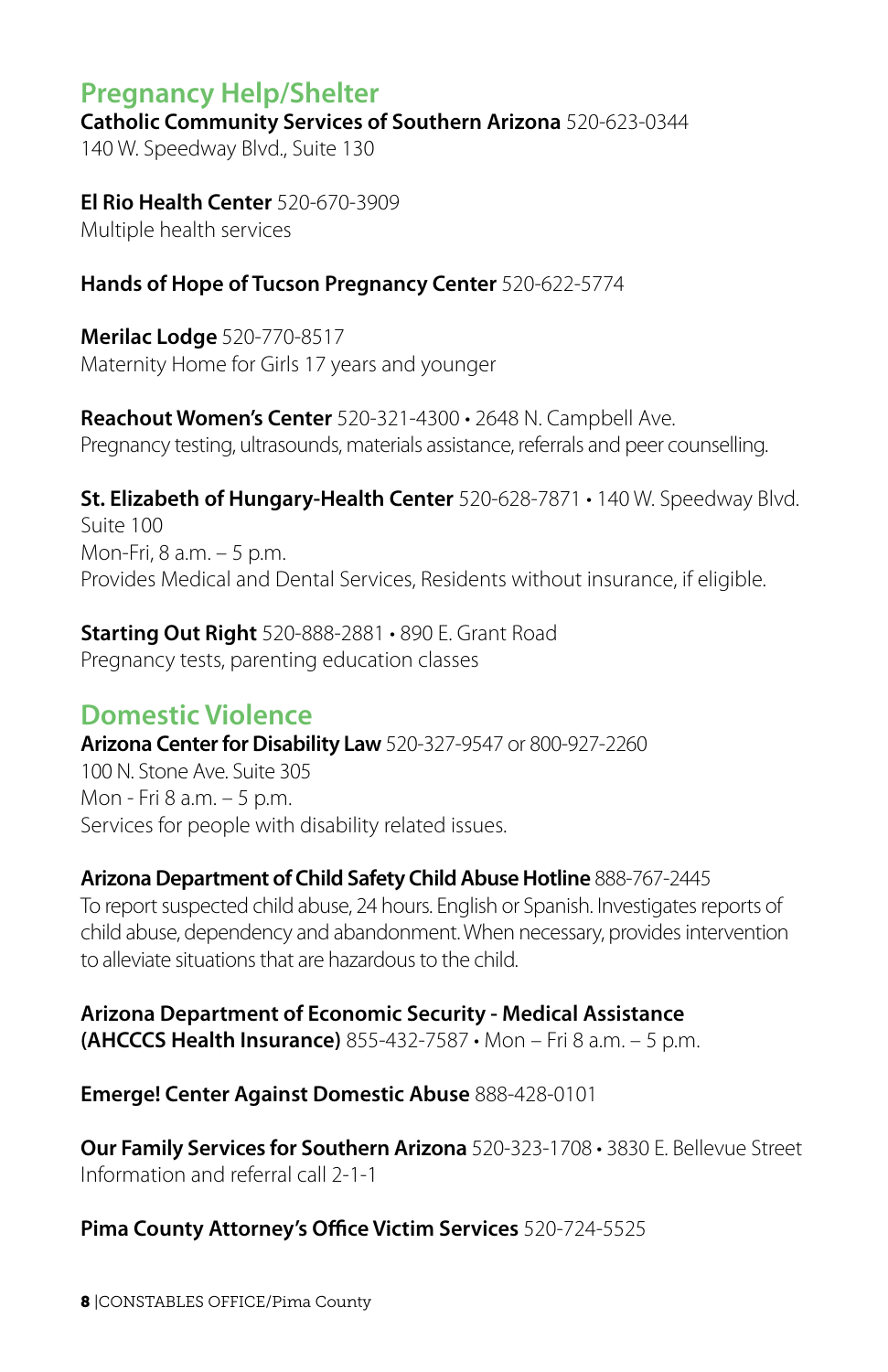## **Substance Abuse**

**Alcoholics Anonymous** 520-624-4183 • 24-Hour hotline and meeting information.

**CODAC Behavioral and Mental Health Services** 520-327-4505 Substance abuse treatment.

**COPE Community Services** 520-792-3293 • Substance abuse rehab programs

**Gamblers Anonymous** 520-570-7879

**La Frontera** 520-838-5600 • Outpatient and inpatient treatment.

**Mothers Against Drunk Driving (MADD)** 520-322-5253

**Narcotics Anonymous** 520-881-8381 • www.natucson.org

**Salvation Army Adult Rehabilitation Center** 520-624-1741

**Southern Arizona VA Health Care System** 520-792-1450

**Teen Challenge of Arizona** 520-792-1790 • Men's Intake Center, 2637 N. Oracle Road

## UTILITY/RENT/MORTGAGE ASSISTANCE

Callers will be screened for potential eligibility; an appointment may be scheduled based on available funds and/or appointments. (Limited assistance available.)

## **Pima County Emergency Services Network Agencies**

(These agencies do not accept walk-ins. Please call for an appointment.)

**Chicanos Por La Causa** - 520-882-0018

**Interfaith Community Services** - 520-297-6049

**Primavera Foundation** - 520-395-6420

**Portable, Practical Educational Preparation** - 520-622-3553

**Salvation Army** - 520-795-9671

**Tucson Urban League** - 520-791-9522

**International Sonoran Desert Alliance** - 520-387-3570 • Ajo, AZ residents only

**Pima County Community Action Agency** - 520-724-2667

(Hours: Monday-Friday, 8:30-10:30 a.m.)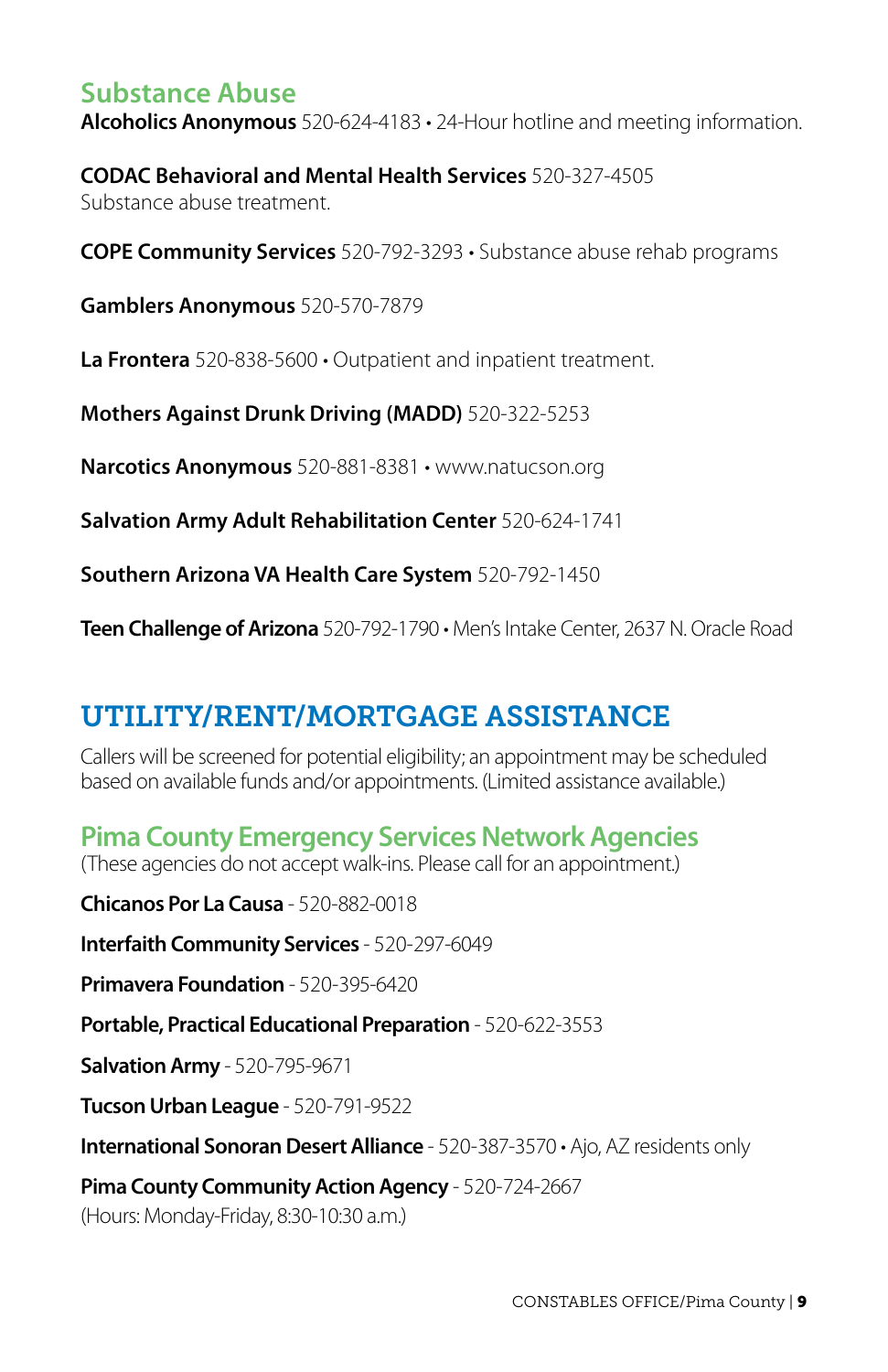## **Discount Programs**

No financial assistance. Based on household size and gross monthly income. Call to determine eligibility and schedule an appointment. 520-791-5443 **Sewer Outreach Subsidy (SOS) Discount Program** Monthly discount for the sewer portion of their bill. The discount may be 25%, 50%, or 75%. **City of Tucson Low-Income Assistance Program for Tucson Water and Environmental Services** Monthly credit to qualifying customers for the water portion of their Tucson Water bill.

## **Utility Assistance Only**

(These agencies do not accept walk-ins. Please call for an appointment.)

**St. Vincent de Paul St. Elizabeth Ann Seton** 520-219-7631 • Northwest area **Salvation Army Green Valley** 520-625-3888 **Green Valley, Sahuarita, Amado** - SOS Only **St. Vincent de Paul Santa Catalina** 520-825-8288 • Catalina area **Arivaca Coordinating Council** 520-398-2771 • Arivaca/Amado area ONLY

**City of Tucson Property Housing Complaint (PaHC)** – Code Enforcement 520-791-5843 Contact for property complaints involving: Exterior Property Issues

- Storage: Excessive or not properly screened
- Vegetation: Accumulation of weeds and/or grass in excess of 6"
- Junked or Inoperable Vehicles
- Illegal Dumping
- Refuse: Accumulated on private property
- Dilapidated buildings and/or structures
- Vacant, unsecured, boarded structure
- General building maintenance
- Dilapidated fence or accessory building
- Peeling exterior paint, more than 50% of the building
- Unsecured pools and spas
- Interior Property Issues
- Unsanitary Conditions
- Lack of utilities, heating, or cooling
- Inoperable plumbing
- Pests, cockroaches, rodents
- Unsafe interior and living conditions
- Electrical violations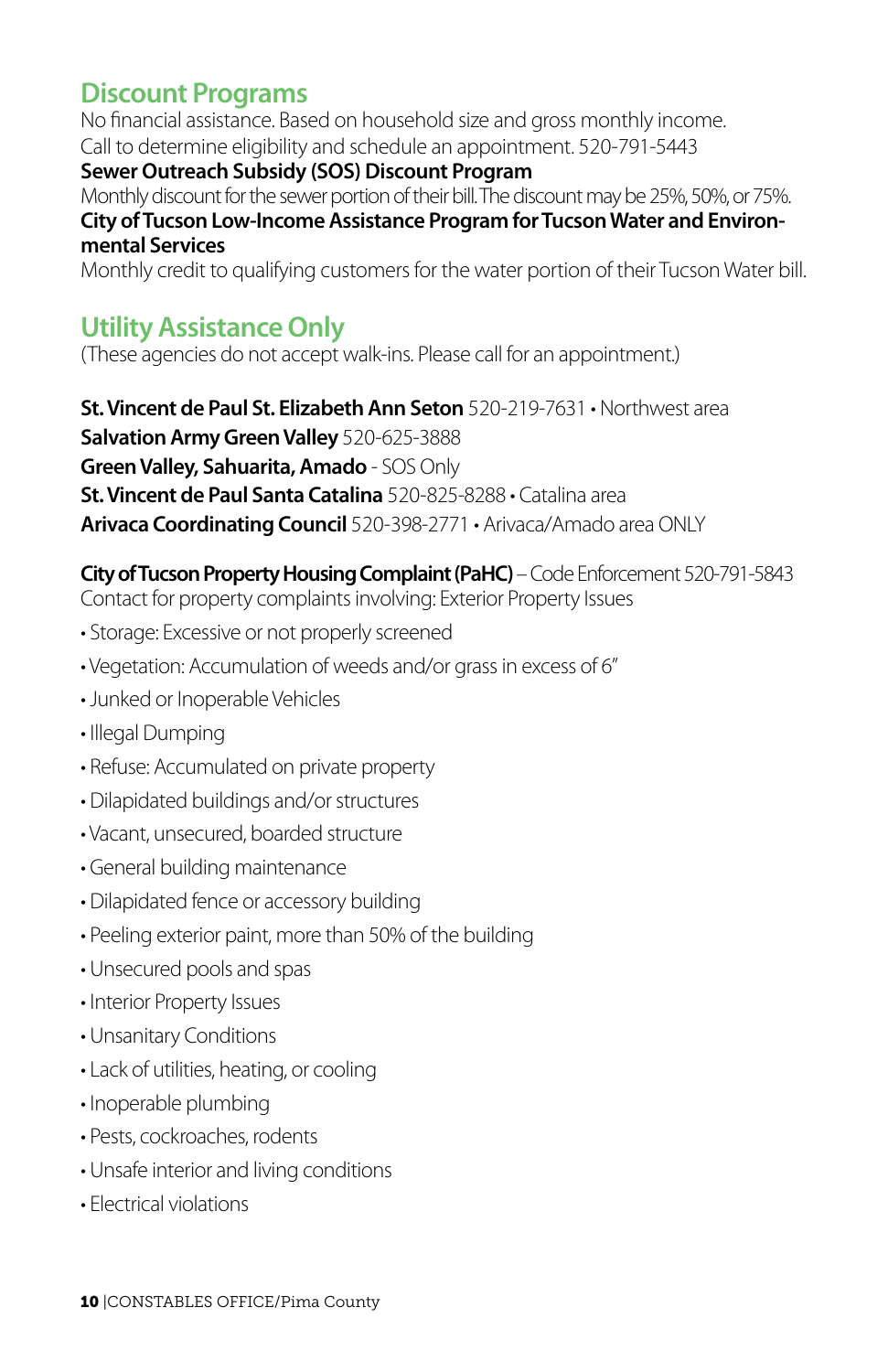## SHELTERS

**Shelters for Men Gospel Rescue Mission** 520-740-1501 Ext. 7215 • 312 W. 28th St.

**Gospel Rescue Mission at The Center of Opportunity** 520-740-1501 4550 S. Palo Verde Road (also takes women and children)

**Primavera Shelter** 520-623-4300 • 200 E. Benson Highway

**Poverello House** 520-624-0589 Daytime hospitality for homeless men.

#### **Shelters for Women and Children**

**Casa de los Niños Family Center** 520-624-5600 • 1120 N. Fifth Avenue

**Emerge! (24 Hrs.)** 888-428-0101

**Gospel Rescue Mission** 520-740-1501 Ext. 7101 • 707 W. Miracle Mile

**Our Family Services Program** 520-323-1708, Ext. 103 • 3830 E Bellevue Street

**Primavera Foundation–Casa Paloma Women's Hospitality Center** 520-882-0820

**Sister Jose's House** 520-909-3905 • 1050 S. Park Ave.

## FOR ADDITIONAL RESOURCES:

**Community Information and Referral** 800-352-3792, 2-1-1

**Our Family Services "Helpline"** at 520-325-2111 or 888-575-2111 3130 N. Dodge Blvd.

## TRANSPORTATION

**Suntran Bus** 520-792-9222 or **Special Services** 520-791-4100 • 35 W. Alameda Street Mon- Fri 8 a.m. – 4 p.m.

**Sun Van paratransit for disabled** 520-792-9222